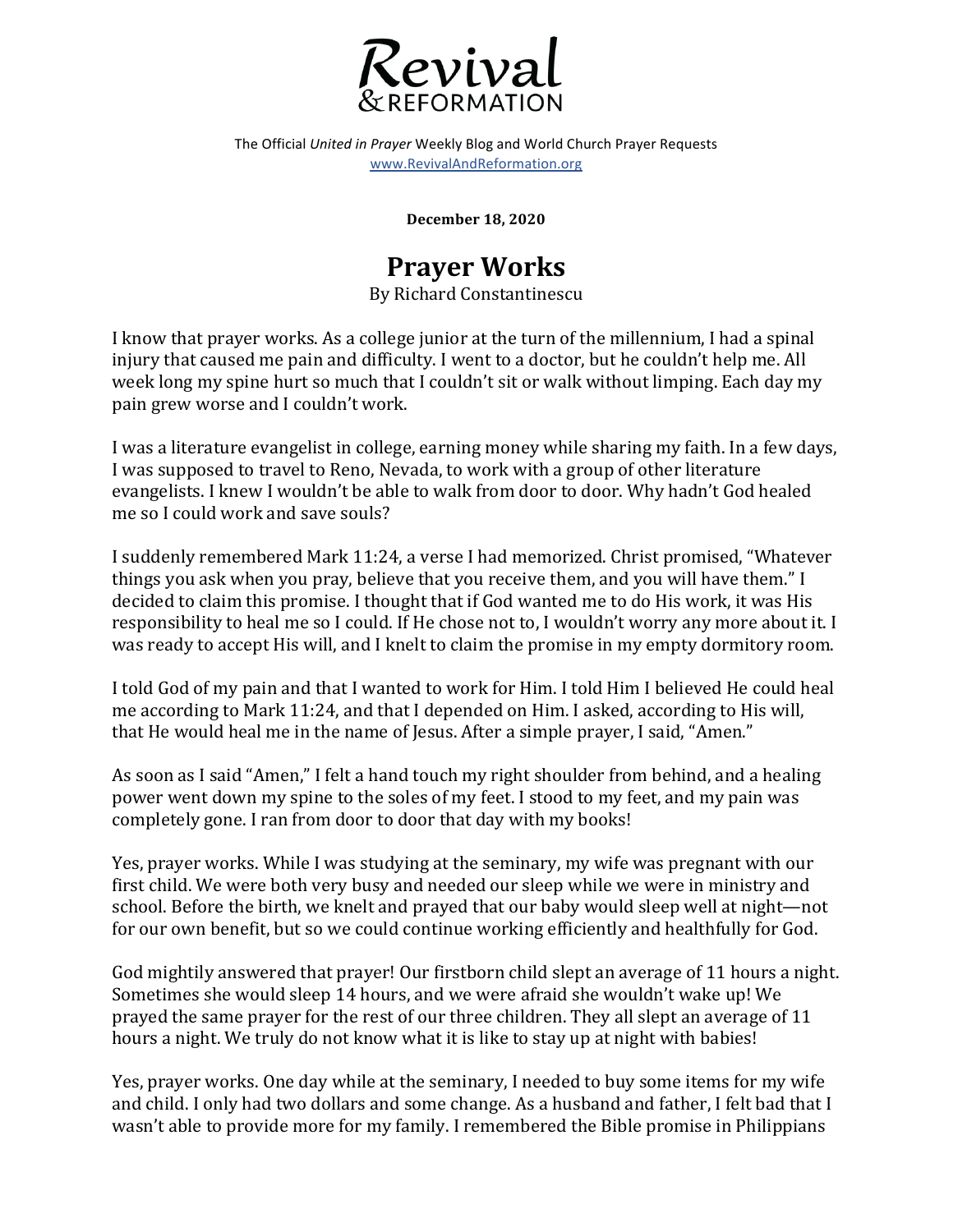4:19: "And my God shall supply all your need according to His riches in glory by Christ Jesus." I remembered 1 Timothy 5:8, which says that "if any man does not provide for his own, and especially for those of his household, he has denied the faith."

I thought, *'If God is my Father, won't He provide for me also*?' I knelt and said a simple prayer: "Father, You promised to provide for all my needs in Philippians 4:19. I need to provide for my family, and I have no money to do that. You said that if anyone doesn't provide for their household, they deny the faith. You are my Father, and You know how to provide for Your family. I am part of Your household, and You always keep Your own Word. Please provide for me today so I can provide for my family. In Jesus' name, Amen."

That evening after I finished working at the university print shop, we took our small income and drove toward the cheapest grocery store in town to buy just a couple of things. It was sunset, and a college student on a bicycle two sizes too small asked for directions to the healthier, more expensive, food store in town.

I began giving directions but decided that since it was getting dark, I would just put her bicycle in our van and drive her there. It was only a mile away, but we couldn't afford gasoline to drive her to the store, then drive the extra mile back to the less expensive store. We decided to buy what we could at the more expensive store—the store we had specifically avoided.

As we walked into the brightly lit store, a woman stopped us between the produce and aisle section of the store. She was a member of a small Bible study group that I led. After a short greeting she said, "It's good to see you! I've been wanting to give you this!" and slipped something in the front pocket of my work shirt. I thanked her, not knowing what it was, and we parted ways. When I looked to see what was in my shirt pocket, I saw a crisp, folded \$100 bill. We felt like the wealthiest people! We praised God and began placing vegetables, fruits, cereals, and all we needed in our cart. Our thanksgiving and joy could not be measured!

After we finished our shopping, we stood in line with our baby girl to pay. A friendly man standing two places behind us started a conversation with us. He asked where I worked, and I told him. He said he was visiting town for his daughter's graduation and that this was his first time here. He asked me how seminary was. He answered his own question and said, "It's hard, isn't it?" I thought maybe I didn't look like a very good student, so I didn't know how to respond. He reached forward and said, "I mean financially," and placed something into the same pocket of my plaid work shirt that the other woman had. I thanked him, not knowing what it was. When I paid for the groceries, I saw a second, crisp, folded \$100 bill identical to the first one. What a miracle!

When I had claimed God's promises earlier that day, He sent the college student on the bike for us to help, which redirected me to the store to which we would not have otherwise gone, and then He gave us \$100 twice in the same shirt pocket—half of which was from complete stranger we never saw again! God is a mighty God! He is so kind, good, and loving!